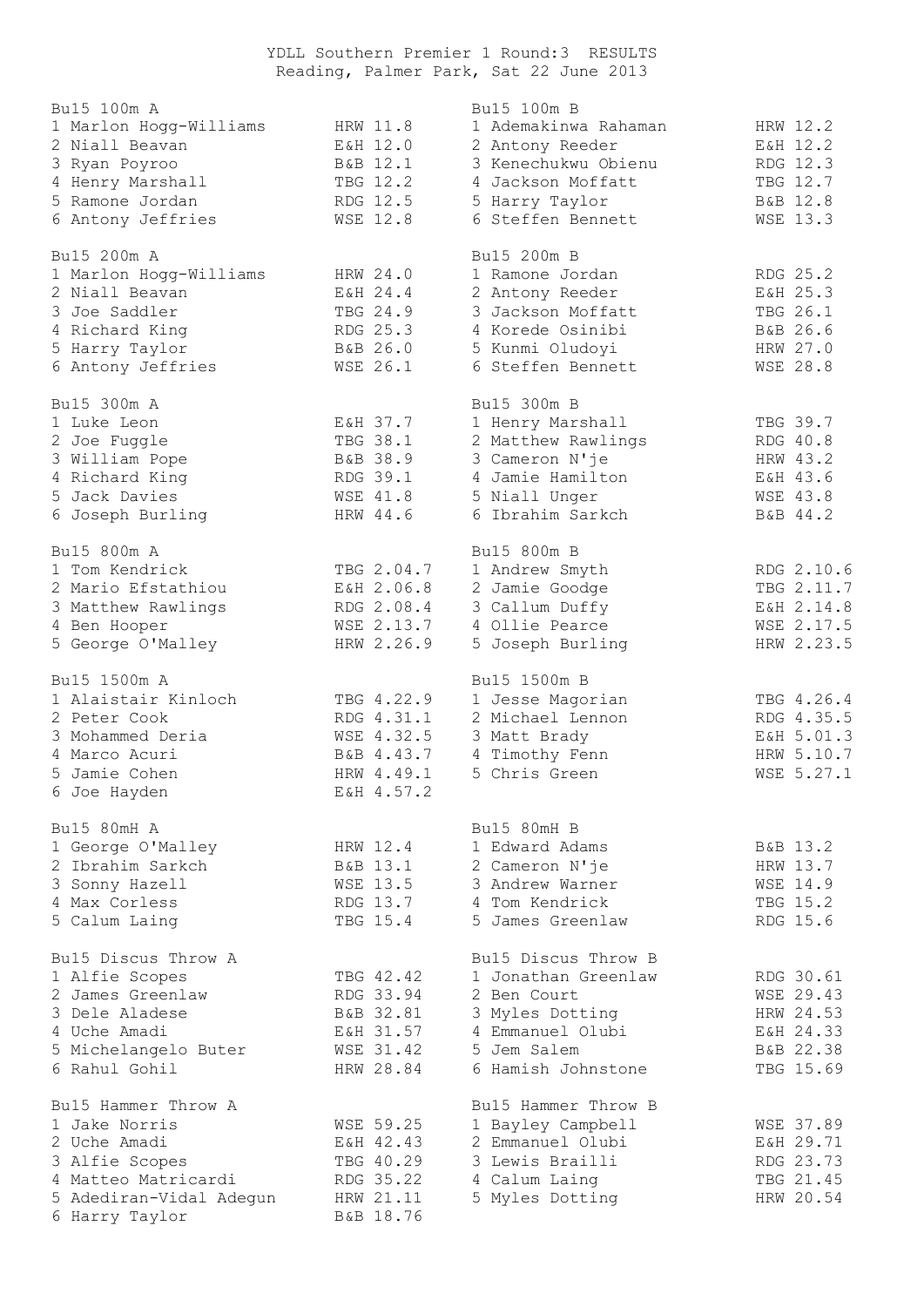| Bu15 Javelin Throw A    |                 | Bu15 Javelin Throw B     |            |
|-------------------------|-----------------|--------------------------|------------|
| 1 Jude Compton-Stewart  | WSE 39.39       | 1 Jake Norris            | WSE 31.21  |
| 2 Louis Stirling        | E&H 36.01       | 2 Euan Renny             | E&H 24.36  |
| 3 Korede Osinibi        | B&B 34.18       | 3 Myles Dotting          | HRW 22.32  |
| 4 Hunter Heenan-Jalk    | HRW 28.96       | 4 James Greenlaw         | RDG 19.70  |
| 5 James Dias            | RDG 24.70       | 5 Jem Salem              | B&B 18.09  |
| 6 Hamish Johnstone      | TBG 24.44       | 6 Jesse Magorian         | TBG DNSCR  |
| Bu15 Shot Putt A        |                 | Bu15 Shot Putt B         |            |
|                         | WSE 13.32       |                          |            |
| 1 Michelangelo Buter    | HRW 12.08       | 1 Jude Compton-Stewart   | WSE 9.73   |
| 2 Adediran-Vidal Adegun |                 | 2 Rahul Gohil            | HRW 9.23   |
| 3 Alfie Scopes          | TBG 11.28       | 3 Uche Amadi             | E&H 9.07   |
| 4 Emmanuel Olubi        | E&H 9.33        | 4 Alex Spratley-Kemp     | RDG 8.93   |
| 5 Matteo Matricardi     | RDG 9.27        | 5 Hamish Johnstone       | TBG 5.96   |
| 6 Edward Adams          | B&B 9.12        | 6 Marco Arcuri           | B&B 5.17   |
| Bu15 Long Jump A        |                 | Bu15 Long Jump B         |            |
| 1 Joe Saddler           | TBG 5.56        | 1 Jackson Moffatt        | TBG 5.23   |
| 2 Kenechukwu Obienu     | RDG 5.39        | 2 Blaine Lewis-Shallow   | RDG 4.97   |
| 3 Jaiden Peart          | E&H 5.19        | 3 Andrew Warner          | WSE 4.22   |
| 4 Antony Jeffries       | WSE 4.38        | 4 Daniel Kneeshaw        | E&H 4.06   |
| 5 Asa Andrew            | B&B 4.13        | 5 Ibrahim Sarkch         | B&B 3.97   |
| 6 Adediran-Vidal Adequn | HRW 3.18        | 6 Ademakinwa Rahaman     | HRW DNS    |
| Bu15 High Jump A        |                 | Bu15 High Jump B         |            |
| 1 Joe Saddler           | TBG 1.65        | 1 Dimitri Lynch          | E&H 1.60   |
| 2 Jaiden Peart          |                 | 2 Henry Marshall         |            |
|                         | E&H 1.60        |                          | TBG 1.55   |
| 3 George O'Malley       | HRW 1.60        | 3 Zac Saunders           | WSE 1.45   |
| 4 Luke Brame            | <b>WSE 1.50</b> | 4=Asa Andrew             | B&B 1.35   |
| 5 Richard King          | RDG 1.50        | 4=Jake Miles             | RDG 1.35   |
| 6 Edward Adams          | B&B 1.45        | 6 Rahul Gohil            | HRW 1.30   |
| Bu15 Pole Vault A       |                 | Bu15 Pole Vault B        |            |
| 1 Ben Stoker            | E&H 2.60        | 1 Ross Hajipanayi        | E&H 2.30   |
| 2 Calum Laing           | TBG 2.50        | 2 Alex Barrett           | HRW 1.80   |
| 3 Hunter Heenan-Jalk    | HRW 1.80        | 3 Tom Kendrick           | TBG DNSCR  |
| Bu13 100m A             |                 | Bu13 100m B              |            |
| 1 Jaiden Aaron          | HRW 12.5        | 1 Bradley Birchmore      | WSE 13.9   |
| 2 Alex Therond          | WSE 13.1        | 2 Louis Fernandes-Clarke | HRW 14.0   |
| 3 Jayden Desir          | E&H 13.1        | 3 Emmanuel Aqyare        | E&H 14.2   |
| 4 Myles Xavier          | B&B 14.0        | 4 Alex Thomson           | TBG 14.4   |
| 5 Anton Miller          |                 |                          |            |
|                         | RDG 14.2        | 5 Finn Lewendon-Wicks    | RDG 14.5   |
| 6 Philip Saunes         | TBG 14.8        | 6 Oliver Lucas Head      | B&B 14.6   |
| Bu13 200m A             |                 | Bu13 200m B              |            |
| 1 Jaiden Aaron          | HRW 25.1        | 1 Jacob Campbell         | E&H 27.3   |
| 2 Alex Therond          | WSE 27.4        | 2 Louis Fernandes-Clarke | HRW 28.9   |
| 3 Oliver Phillips       | TBG 28.0        | 3 Caelan Raju            | B&B 30.0   |
| 4 Jayden Desir          | E&H 28.3        | 4 Philip Saunes          | TBG 30.2   |
| 5 Myles Xavier          | B&B 29.0        | 5 Charlie Robson         | WSE 30.6   |
| 6 Anton Miller          | RDG 29.1        | 6 William Lee            | RDG 30.6   |
| Bu13 800m A             |                 | Bu13 800m B              |            |
| 1 Charlie Crick         | TBG 2.20.1      | 1 Freddu Curtis          | E&H 2.27.2 |
| 2 Callum Dodds          | E&H 2.20.5      | 2 Eddie Steveni          | RDG 2.27.8 |
| 3 Angus Harrington      | B&B 2.20.7      | 3 Ewan Wood              | TBG 2.31.3 |
| 4 Dan Brookling         | WSE 2.24.5      | 4 Frankie Connery        | WSE 2.33.8 |
| 5 Ewan Walker           | RDG 2.26.6      | 5 Daniel Godden          | HRW 2.36.1 |
| 6 Laurence Edwards      | HRW 2.27.2      | 6 Lewis Stickings        | B&B 2.38.9 |
|                         |                 |                          |            |
| Bu13 1500m A            |                 | Bu13 1500m B             |            |
| 1 Shaun Hudson          | WSE 4.48.1      | 1 Matt Daines            | WSE 4.57.8 |
| 2 Michael Eagling       | B&B 4.49.3      | 2 George Pope            | B&B 5.08.8 |
| 3 Harry Roe             | RDG 4.52.5      | 3 Tom Nike               | RDG 5.09.9 |
| 4 Dan Schofield         | TBG 5.07.6      | 4 George Slack           | TBG 5.11.1 |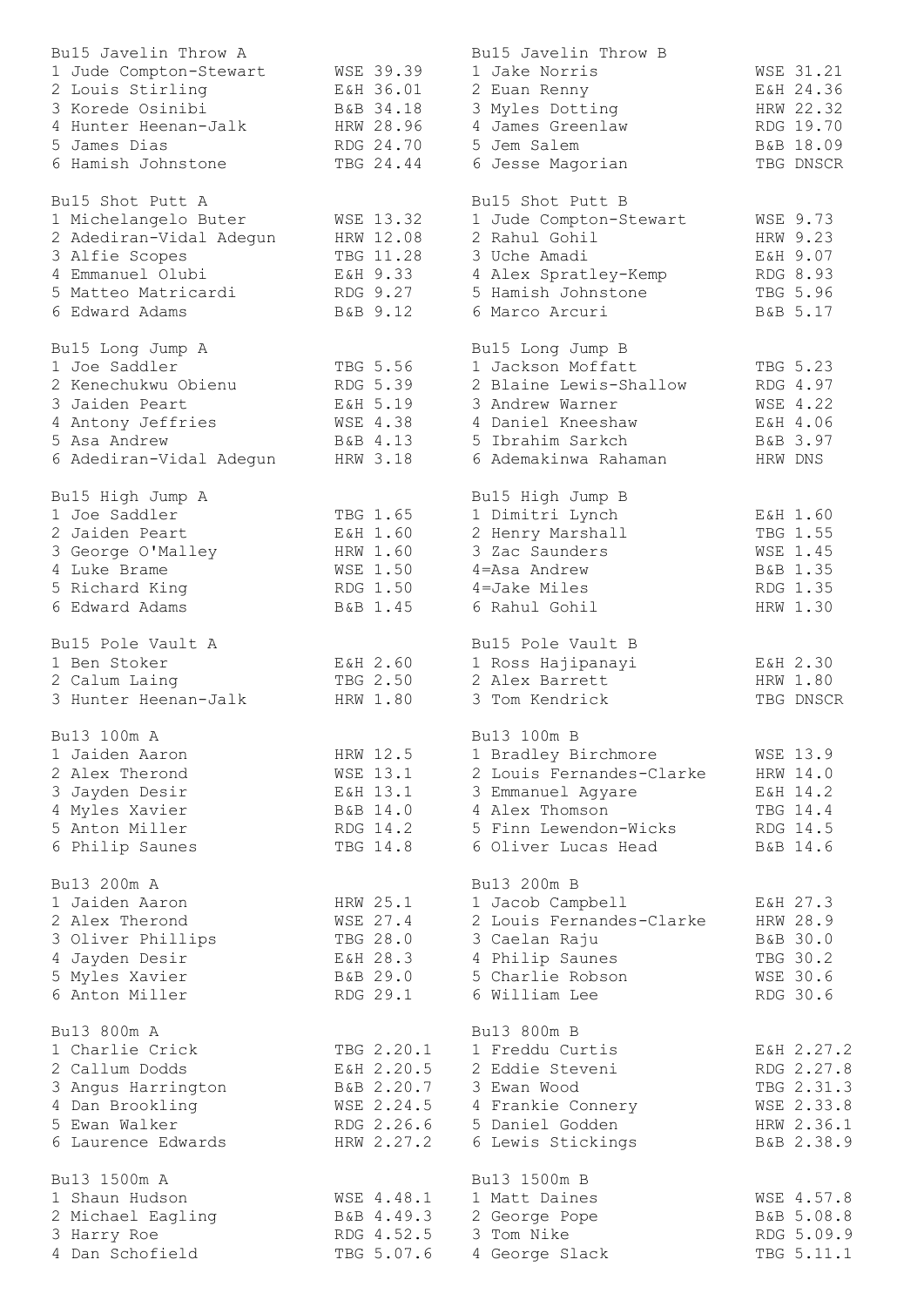| 5 Liam Bunn<br>6 William McLennaghan | HRW 5.26.5<br>E&H 5.28.0 | 5 Ben Rose-Senior               | HRW 5.38.2           |
|--------------------------------------|--------------------------|---------------------------------|----------------------|
|                                      |                          |                                 |                      |
| Bu13 75mH A                          |                          | Bu13 75mH B                     |                      |
| 1 Caelan Raju                        | B&B 13.5                 | 1 Israel Akano                  | E&H 13.8             |
| 2 Kyle Brown                         | E&H 13.7                 | 2 Daniel Animashaun             | RDG 15.9             |
| 3 Charlie Crick                      | TBG 14.1                 | 3 Thujivan Kathiravelu          | HRW 16.6             |
| 4 Joe Leonard                        | <b>WSE 14.9</b>          | 4 Dan Smith                     | TBG 17.9             |
| 5 Emil Rayfield                      | RDG 15.0                 | 5 Joshua Pearson                | <b>WSE 18.0</b>      |
| 6 Adam Broomhead                     | HRW 17.2                 | 6 Lewis Stickings               | B&B 23.4             |
| Bul3 Javelin Throw A                 |                          | Bul3 Javelin Throw B            |                      |
| 1 Anguse Harrington                  | B&B 31.77                | 1 Henri James Cowie             | B&B 24.55            |
| 2 Jake Douglas-Brookes               | HRW 27.49                | 2 Harry Bradbury                | RDG 19.75            |
| 3 Peter Holt                         | RDG 25.77                | 3 Luke Bluemink                 | E&H 17.19            |
| 4 Callum Dodds                       | E&H 20.14                | 4 Adam Denton-Snape             | WSE 16.02            |
| 5 Matt Gallagher                     | WSE 17.34                | 5 Jack O'Malley                 | HRW 11.79            |
| 6 Ewan Wood                          | TBG 11.03                | 6 Alex Thomson                  | TBG 4.42             |
|                                      |                          |                                 |                      |
| Bu13 Shot Putt A                     |                          | Bu13 Shot Putt B                |                      |
| 1 Henri James Cowie                  | B&B 8.55                 | 1 Peter Holt                    | RDG 6.00             |
| 2 Oliver Phillips                    | TBG 8.48                 | 2 George Slack                  | TBG 5.68             |
| 3 Josh Teeder                        | WSE 7.67                 | 3 Sam Theaker                   | B&B 5.53             |
| 4 Chritish Gurung                    | RDG 7.18                 | 4 Adam Broomhead                | HRW 5.30             |
| 5 Israel Akano                       | E&H 6.91                 | 5 Emmanuel Agyare               | E&H 4.90             |
| 6 Tom O'Malley                       | HRW 5.67                 | 6 Philo Brookes                 | <b>WSE 3.31</b>      |
| Bu13 Long Jump A                     |                          | Bu13 Long Jump B                |                      |
| 1 Oliver Phillips                    | TBG 4.86                 | 1 Dan Smith                     | TBG 4.00             |
| 2 Idris Ogulade                      | HRW 4.18                 | 2 Jacob Campbell                | E&H 3.81             |
| 3 Luke Bluemink                      | E&H 4.03                 | 3 Adam Broomhead                | HRW 3.75             |
| 4 Miles Xavier                       | B&B 3.98                 | 4 William Lee                   | RDG 3.71             |
| 5 Miles Forbes                       | <b>WSE 3.98</b>          | 5 Oliver Lucas Head             | B&B 3.70             |
| 6 Emil Rayfield                      | RDG 3.95                 | 6 Joshua Pearson                | WSE 3.66             |
|                                      |                          |                                 |                      |
| Bu13 High Jump A                     |                          | Bu13 High Jump B                |                      |
| 1 Daniel Animashaun                  | RDG 1.38                 | 1 George Slack                  | TBG 1.30             |
| 2 Charlie Crick                      | TBG 1.35                 | 2 Kyle Brown                    | E&H 1.25             |
| 3 Luke Bluemink                      | E&H 1.35                 | 3 Thomas Marcham                | RDG 1.15             |
| 4 Oliver Lucas Head                  | B&B 1.30                 | 4 Joe Leonard                   | WSE 1.15             |
| 5=Joshua Pearson                     | <b>WSE 1.20</b>          |                                 | HRW 1.15             |
|                                      |                          | 5 Jack O'Malley                 |                      |
| 5=Thujivan Kathiravelu               | HRW 1.20                 | 6 Sam Theaker                   | B&B 1.10             |
| Gu15 100m A                          |                          | Gu15 100m B                     |                      |
| 1 Lara Pleace                        | WSE 12.8                 | 1 Krystal Matthews              | E&H 13.0             |
| 2 Amber Beackon                      | E&H 12.9                 | 2 Becky O'Hara                  | TBG 13.1             |
| 3 Amber Alleyne                      | HRW 13.3                 | 3 Kennedy Bays                  | WSE 13.2             |
| 4 Esther Adikpe                      | RDG 13.3                 | 4 Amelia Alleyne                | HRW 13.3             |
| 5 Nicole Farmer                      | B&B 13.4                 | 5 Olivia Richer                 | B&B 13.8             |
| 6 Lucy Rust                          | TBG 13.9                 | 6 Phoebe Thomas                 | RDG 14.0             |
| Gu15 200m A                          |                          | Gu15 200m B                     |                      |
| 1 Jasmine Smith                      | TBG 26.5                 | 1 Becky O'Hara                  | TBG 26.7             |
| 2 Magda Cienciala                    | B&B 26.7                 | 2 Elizabeth Ibidunni            | B&B 27.2             |
| 3 Amber Beackon                      | E&H 26.9                 | 3 Salome Japal                  | E&H 27.3             |
|                                      | RDG 26.9                 |                                 |                      |
| 4 Amber-Leigh Hall                   |                          | 4 Hannah Jones                  | WSE 27.5             |
| 5 Kennedy Bays<br>6 Amber Alleyne    | WSE 27.1<br>HRW 27.5     | 5 Megan Shaw<br>6 Emily Russell | RDG 27.6<br>HRW 28.2 |
|                                      |                          |                                 |                      |
| Gu15 800m A<br>1 Jessica Keene       | B&B 2.17.7               | Gu15 800m B<br>1 Shannon Riskey | B&B 2.21.2           |
| 2 Marella Whitfield                  | HRW 2.18.8               | 2 Alessia Russo                 | TBG 2.26.9           |
|                                      |                          |                                 |                      |
| 3 Alice Ralph                        | TBG 2.20.2               | 3 Beth Forster                  | E&H 2.28.1           |
| 4 Sara Jacob                         | E&H 2.22.4               | 4 Chloe Zmuda                   | RDG 2.31.6           |
| 5 Siman Thind                        | WSE 2.26.8               | 5 Beth Daines                   | WSE 2.32.2           |
| 6 Ella Saunders                      | RDG 2.29.2               | 6 Madelane Ranaghan             | HRW 2.40.1           |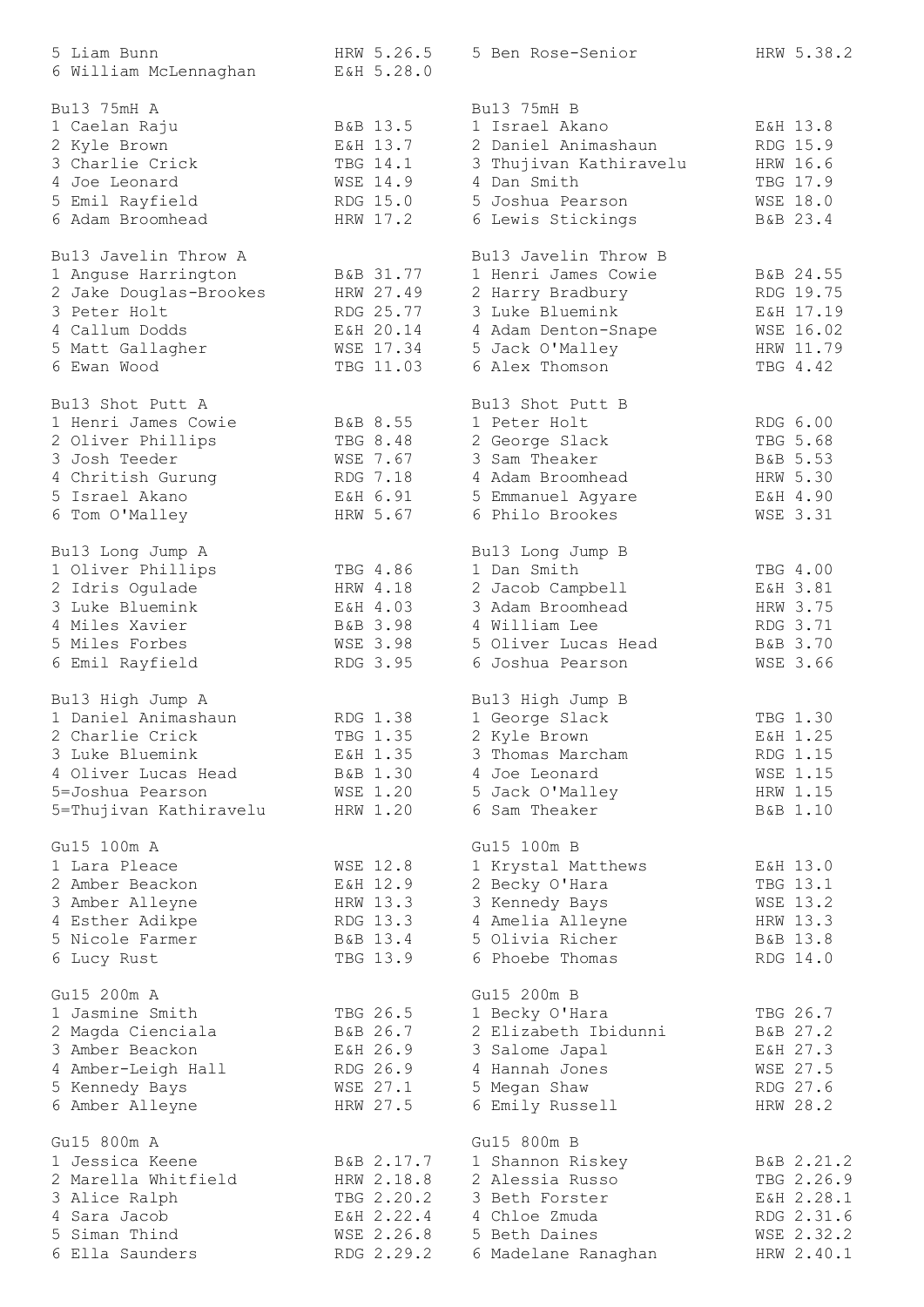| Gu15 1500m A                    |                      | Gu15 1500m B              |                      |
|---------------------------------|----------------------|---------------------------|----------------------|
| 1 Kirsty Walker                 | RDG 4.49.1           | 1 Naomi Kingston          | B&B 4.56.9           |
| 2 Alex Barbour                  | WSE 4.51.9           | 2 Morven Goodrum          | WSE 5.03.2           |
| 3 Georgina Taylor               | B&B 4.53.5           | 3 Selina Bicknell         | HRW 5.19.1           |
| 4 Megan Wilson                  | HRW 4.59.4           | 4 Rebecca Andreou         | E&H 5.22.6           |
| 5 Genny Allan                   | TBG 5.07.9           | 5 Grace Bedford           | RDG 5.25.9           |
| 6 Rachel Connery                | E&H 5.08.4           | 6 Eleanor Cohen           | TBG 5.29.5           |
| Gu15 75mH A                     |                      | Gu15 75mH B               |                      |
| 1 Amber-Leigh Hall              | RDG 11.6             | 1 Megan Bowman-Browne     | B&B 12.2             |
| 2 Isabella Hilditch             | B&B 11.8             | 2 Katie Holt              | RDG 12.4             |
|                                 |                      |                           |                      |
| 3 Ellie Bisland                 | WSE 12.1             | 3 Kathryn Wills           | WSE 12.7             |
| 4 Chanda Lamb                   | TBG 12.4             | 4 Daria Phillips          | E&H 13.2             |
| 5 Jana Spence                   | E&H 12.6             | 5 Stephanie Broomhead     | HRW 13.2             |
| 6 Emily Russell                 | HRW 12.6             | 6 Alessia Russo           | TBG 14.0             |
| Gu15 Discus Throw A             |                      | Gu15 Discus Throw B       |                      |
| 1 Anna Barnett                  | B&B 23.98            | 1 Ellie Chandler          | HRW 22.19            |
| 2 Caitlin Stacey                | RDG 23.71            | 2 Leah Runnacles          | RDG 19.74            |
| 3 Denisa Mihalcea               | HRW 22.80            | 3 Martha Kent             | TBG 17.08            |
| 4 Jade Coatsworth               | TBG 21.64            | 4 Mary Bonsu              | E&H 15.06            |
| 5 Rachel Denton-Snape           | WSE 20.73            | 5 Kate Wells              | WSE 14.22            |
| 6 Anna Maria Boahene            | E&H 17.52            | 6 Temi Awodiya            | <b>B&amp;B DNSCR</b> |
|                                 |                      |                           |                      |
| Gu15 Hammer Throw A             |                      | Gu15 Hammer Throw B       |                      |
| 1 Ellie Chandler                | HRW 34.37            | 1 Isla Botting            | WSE 21.15            |
| 2 Leah Runnacles                | RDG 30.77            | 2 Caitlin Stacey          | RDG 19.79            |
| 3 Rachel Denton-Snape           | WSE 23.06            | 3 Mary Bonsu              | E&H 17.81            |
| 4 Anna Maria Boahene            | E&H 21.13            | 4 Jazmin Woolcott         | HRW 17.14            |
| 5 Akina Gondwe Onobrauche       | B&B 19.70            | 5 Eleanor Cohen           | TBG 11.39            |
| 6 Alice Ralph                   | TBG 14.37            |                           |                      |
| Gu15 Javelin Throw A            |                      | Gu15 Javelin Throw B      |                      |
| 1 Jasmine Smith                 | TBG 27.86            | 1 Rosie Stanton           | RDG 23.88            |
| 2 Katie Holt                    | RDG 26.41            | 2 Chanda Lamb             | TBG 21.79            |
| 3 Denisa Mihalcea               | HRW 22.80            | 3 Imogen Van Jarrsveldt   | HRW 19.70            |
| 4 Caroline Spence               | <b>WSE 20.80</b>     | 4 Mary Bonsu              | E&H 19.51            |
| 5 Caitlin James                 | E&H 20.70            | 5 Kathryn Wills           | WSE 18.58            |
| 6 Olivia Richer                 | B&B 13.00            | 6 Temi Awodiya            | B&B 9.27             |
|                                 |                      |                           |                      |
| Gu15 Shot Putt A                |                      | Gu15 Shot Putt B          |                      |
| 1 Anna Maria Boahene            | E&H 9.31             | 1 Emily Russell           | HRW 7.24             |
| 2 Akina Gondwe Onobrauche       | B&B 9.19             | 2 Martha Kent             | TBG 7.07             |
| 3 Denisa Mihalcea               | HRW 9.16             | 3 Anna Barnett            | B&B 6.99             |
| 4 Caitlin Stacey                | RDG 8.42             | 4 Rebecca Ryan            | RDG 6.89             |
| 5 Rachel Denton-Snape           | WSE 8.13             | 5 Sinmi Solanke           | E&H 6.48             |
| 6 Jade Coatsworth               | TBG 7.29             | 6 Isla Botting            | <b>WSE 5.16</b>      |
| Gu15 Long Jump A                |                      | Gu15 Long Jump B          |                      |
| 1 Jasmine Smith                 | TBG 4.97             | 1 Jamiyla Robinson Pascal | B&B 4.77             |
| 2 Isabella Hilditch             | B&B 4.89             | 2 Hannah Jones            | WSE 4.52             |
| 3 Sinmi Solanke                 | E&H 4.65             | 3 Jazmin Woolcott         | HRW 4.44             |
|                                 | RDG 4.57             | 4 Lucy Rust               | TBG 4.32             |
| 4 Megan Shaw<br>5 Amelia Seddon |                      | 5 Mille Williams          |                      |
| 6 Amara Francis                 | WSE 4.54<br>HRW 4.51 | 6 Sukata Amoso-Nedderman  | RDG 4.32             |
|                                 |                      |                           | E&H DNSCR            |
| Gu15 High Jump A                |                      | Gu15 High Jump B          |                      |
| 1 Toyin Orelaja                 | B&B 1.53             | 1 Molly Bates             | RDG 1.45             |
| 2 Lara Pleace                   | WSE 1.50             | 2 Abi Pinner              | WSE 1.40             |
| 3=Amara Francis                 | HRW 1.45             | 3 Jamiyla Robinson Pascal | B&B 1.40             |
| 3=Bethany Thomas                | RDG 1.45             | 4 Chimdi Azuajalam        | E&H 1.35             |
| 5 Daria Phillips                | E&H 1.45             | 5 Rosie Fenton            | TBG 1.25             |
| 6 Lucy Rust                     | TBG 1.40             | 6 Stephanie Broomhead     | HRW DNSCR            |
| Gu15 Pole Vault A               |                      | Gu15 Pole Vault B         |                      |
| 1 Stephanie Broomhead           | HRW 3.20             |                           | HRW 2.50             |
|                                 |                      | 1 Sophie Dowson           |                      |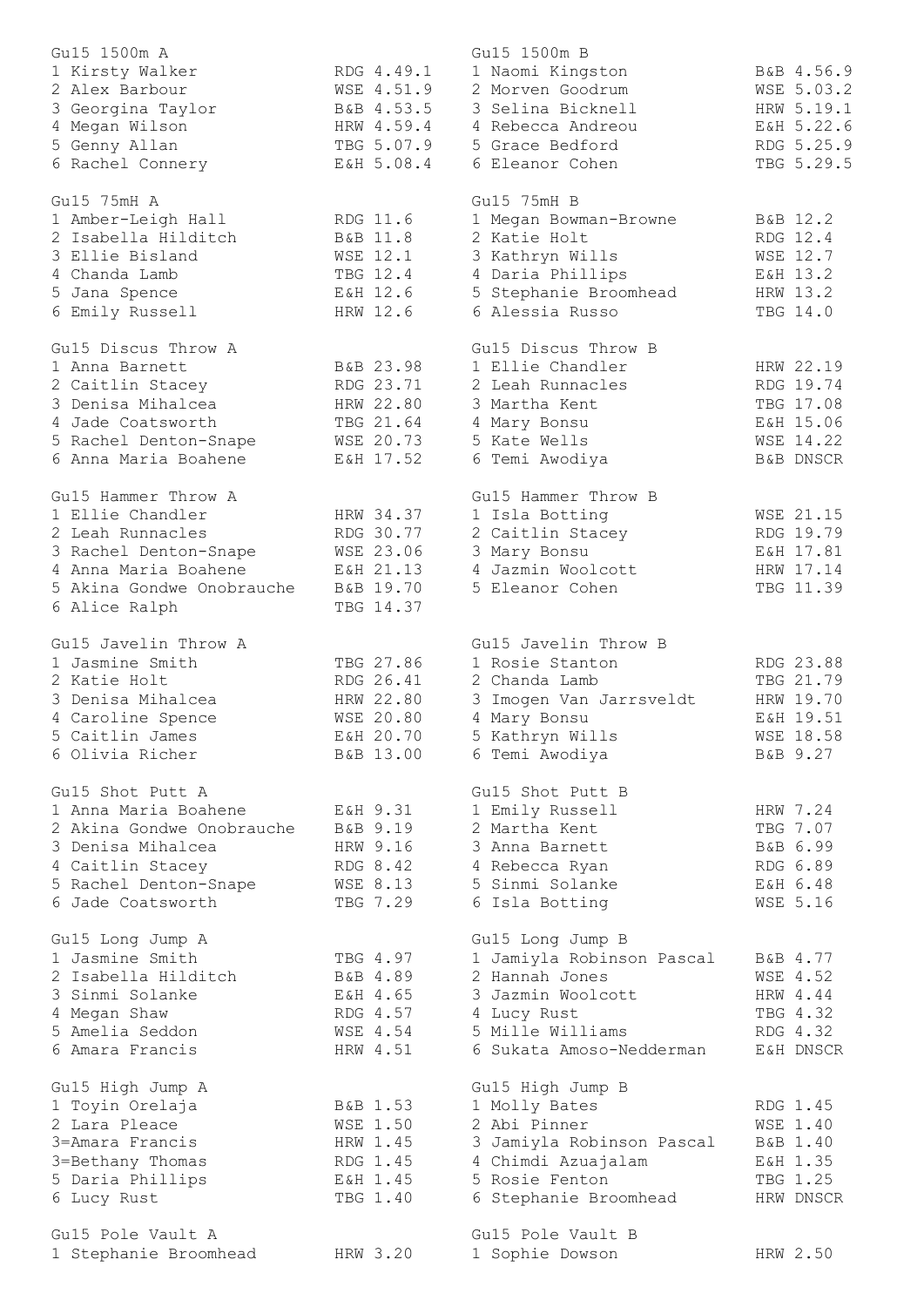| 2 Phoebe Thomas<br>3 Izzy Butler | RDG 2.70<br>WSE 2.60 | 2 Rebecca Ryan<br>3 Chanda Lamb     | RDG 2.30<br>TBG 1.90 |
|----------------------------------|----------------------|-------------------------------------|----------------------|
| 4 Emma Martin<br>5 Rosie Fenton  | E&H 2.40<br>TBG 2.00 |                                     |                      |
| Gu13 75m A                       |                      | Gu13 75m B                          |                      |
| 1 Issey Gilkes                   | RDG 10.2             | 1 Alicia Regis                      | E&H 10.5             |
| 2 Ayesha White                   | TBG 10.7             | 2 Rebecca Richardson                | RDG 10.8             |
| 3 Mhairi Brooks                  | B&B 10.9             | 3 Tajera Baldie                     | B&B 10.8             |
| 4 Marissa Sims                   | E&H 11.0             | 4 Asha Root                         | TBG 10.9             |
| 5 Dana Frankland                 | WSE 11.5             | 5 Guilia Pigo                       | WSE 11.7             |
| 6 Fiona O'Riordan                | HRW 12.1             | 6 Olivia O'Connor                   | HRW 11.8             |
| Gu13 150m A                      |                      | Gu13 150m B                         |                      |
| 1 Issey Gilkes                   | RDG 19.7             | 1 Angela Lowe                       | RDG 21.3             |
| 2 Akaysha Ellis                  | E&H 20.6             | 2 Celia Favre                       | E&H 21.8             |
| 3 Jade Spencer-Smith             | HRW 20.7             | 3 Dana Frankland                    | WSE 21.8             |
| 4 Mhairi Brooks                  | B&B 20.9             | 4 Asha Root                         | TBG 22.0             |
| 5 Ayesha White                   | TBG 21.8             | 5 Janesha Pandya                    | HRW 23.6             |
| 6 Larissa Bowyer                 | WSE 22.0             | 6 Daisy Dowling                     | B&B 23.8             |
| Gu13 800m A<br>1 Kathleen Faes   | TBG 2.25.2           | Gu13 800m B                         | TBG 2.42.2           |
| 2 Ceri Barnes                    | RDG 2.32.5           | 1 Clara Tyler                       | B&B 2.46.7           |
| 3 Neve Hudson                    | WSE 2.37.5           | 2 Lilly Tappenden<br>3 Sophia Lunn  | RDG 2.48.5           |
| 4 Lauren Goddard                 | B&B 2.39.2           | 4 Jemma Lancaster                   | WSE 2.52.0           |
| 5 Ana Cunning                    | E&H 2.43.4           | 5 Celia Favre                       | E&H 2.52.2           |
| 6 Anya Freely                    | HRW 2.53.6           | 6 Katie Barkshire                   | HRW 3.01.7           |
|                                  |                      |                                     |                      |
| Gu13 1200m A                     |                      | Gu13 1200m B                        |                      |
| 1 Nancie Bowley                  | RDG 3.49.3           | 1 Sally Palmer                      | TBG 4.18.7           |
| 2 Vita De Munck                  | TBG 3.54.9           | 2 Ella Harrington                   | HRW 4.22.8           |
| 3 Millie Smith                   | B&B 4.06.8           | 3 Klaudia Walas                     | WSE 4.25.7           |
| 4 Sophie Grewal                  | WSE 4.07.0           | 4 Charlotte West                    | RDG 4.30.0           |
| 5 Emma Livingstone               | HRW 4.10.9           | 5 Imogen Duke                       | B&B 4.34.0           |
| 6 Lucy Penegar                   | E&H 4.25.2           | 6 Sonia Harizi                      | E&H 4.44.3           |
| Gu13 70mH A                      |                      | Gu13 70mH B                         |                      |
| 1 Amber Hornbuckle               | E&H 11.3             | 1 Marissa Sims                      | E&H 11.8             |
| 2 Jade Spencer-Smith             | HRW 12.0             | 2 Tajera Baldie                     | B&B 13.2             |
| 3 Kia Slade                      | RDG 12.2             | 3 Paulina Boguszewicz               | HRW 13.2             |
| Sophie Willis                    | <b>WSE 13.0</b>      | 4 Orla Brennan                      | WSE 13.3             |
| 5 Eloise Locke<br>6 Asha Root    | B&B 13.0<br>TBG 14.3 | 5 Ella Goddard<br>6 Isabelle Church | TBG 15.1<br>RDG 16.7 |
|                                  |                      |                                     |                      |
| Gu13 Javelin Throw A             |                      | Gu13 Javelin Throw B                |                      |
| 1 Eloise Locke                   | B&B 28.32            | 1 Jessica Harding                   | RDG 22.02            |
| 2 Charlotte West                 | RDG 25.21            | 2 Kathleen Faes                     | TBG 17.64            |
| 3 Jemima Copeman                 | WSE 20.32            | 3 Daisy Dowling                     | B&B 15.70            |
| 4 Hana Yun-Stevens               | TBG 18.86            | 4 Elizabeth Botting                 | <b>WSE 8.82</b>      |
| 5 Emily Whitmarsh                | HRW 13.24            | 5 Sonia Harizi                      | E&H 7.36             |
| 6 Akaysha Ellis                  | E&H 11.77            | 6 Olivia Postill                    | HRW DNSCR            |
| Gu13 Shot Putt A                 |                      | Gu13 Shot Putt B                    |                      |
| 1 Eloise Locke                   | B&B 8.39             | 1 Leah Spratley-Kemp                | RDG 7.56             |
| 2 Akaysha Ellis                  | E&H 8.32             | 2 Daisy Dowling                     | B&B 5.72             |
| 3 Jade Spencer-Smith             | HRW 8.05             | 3 Kirsty-Anne Ebbage                | TBG 5.13             |
| 4 Jessica Harding                | RDG 7.60             | 4 Sonia Harizi                      | E&H 4.66             |
| 5 Rachel Harvey                  | WSE 7.29             | 5 Paulina Boguszewicz               | HRW 4.55             |
| 6 Hana Yun-Stevens               | TBG 5.76             | 6 Elizabeth Botting                 | WSE 4.01             |
| Gu13 Long Jump A                 |                      | Gu13 Long Jump B                    |                      |
| 1 Karina Harris                  | B&B 4.82             | 1 Rebecca Richardson                | RDG 4.15             |
| 2 Issey Gilkes                   | RDG 4.50             | 2 Tajera Baldie                     | B&B 4.13             |
| 3 Klaudia Walas                  | WSE 4.13             | 3 Amelia Macdonald                  | E&H 3.76             |
| 4 Amber Hornbuckle               | E&H 3.91             | 4 Jemima Copeman                    | WSE 3.58             |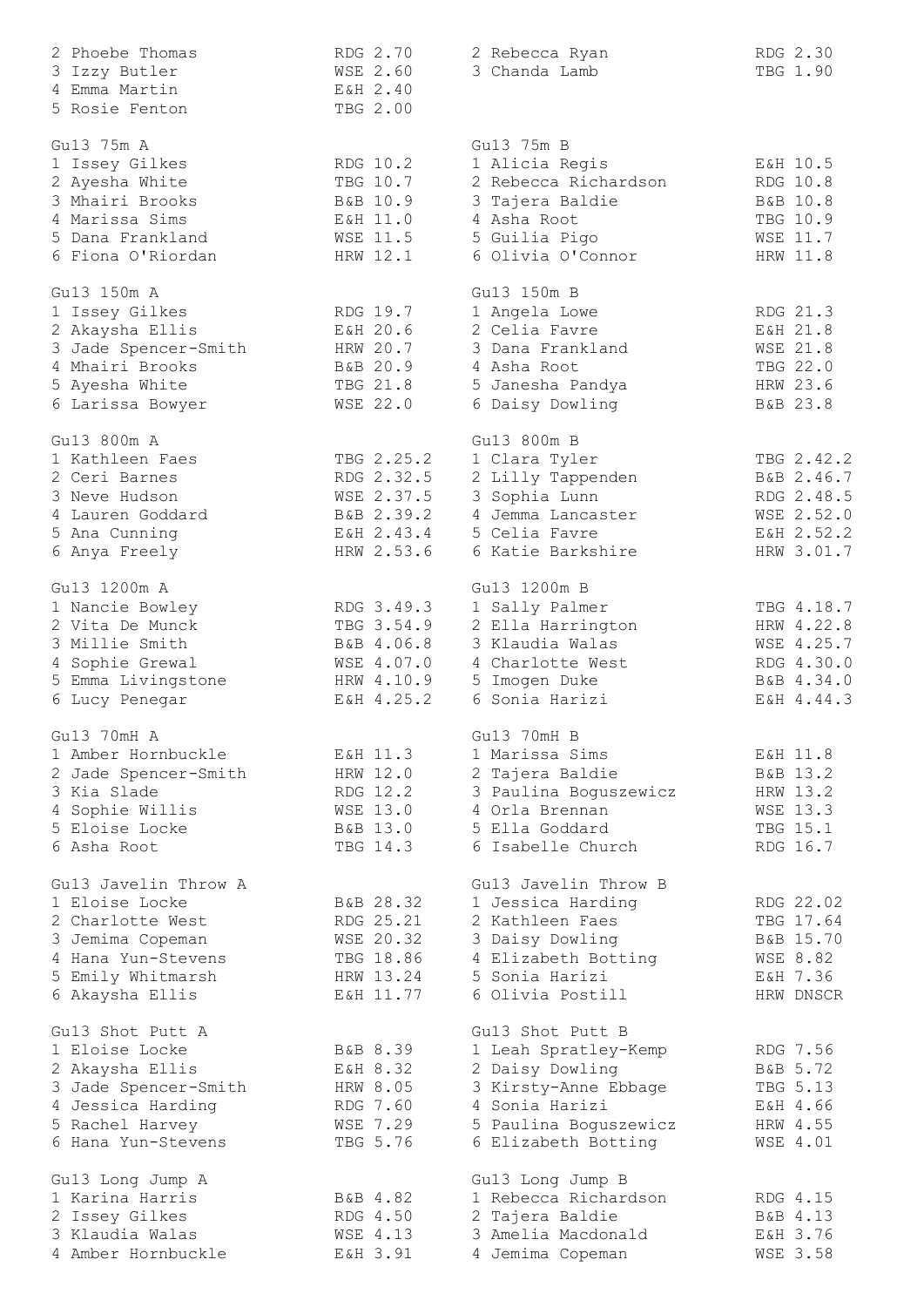| 5 Ella Goddard        |                      | TBG 3.79               | 5 Clara Tyler             | TBG 3.40        |
|-----------------------|----------------------|------------------------|---------------------------|-----------------|
| 6 Paulina Boguszewicz |                      | HRW 3.63               | 6 Eva Harris              | HRW 3.15        |
|                       |                      |                        |                           |                 |
| Gu13 High Jump A      |                      |                        | Gu13 High Jump B          |                 |
| 1 Jasmine McCallum    |                      | RDG 1.33               | 1 Amelia Macdonald        | E&H 1.20        |
| 2=Guilia Pigo         |                      | <b>WSE 1.30</b>        | 2=Imogen Duke             | B&B 1.20        |
| 2=Karina Harris       |                      | B&B 1.30               | 2=Sophie Willis           | <b>WSE 1.20</b> |
| 4 Marissa Sims        |                      | E&H 1.25               | 4 Isabelle Church         | RDG 1.10        |
| 5 Stephanie Puxty     |                      | TBG 1.15               | 5 Kirsty-Anne Ebbage      | TBG 1.10        |
| 6 Katie Barkshire     |                      | HRW 1.05               | 6 Ellie Taylor            | HRW DNSCR       |
|                       |                      |                        |                           |                 |
| Gu13 4x100m           |                      |                        |                           |                 |
| 1 RDG 54.9            | 1 Issey Gilkes       |                        | 2 Rebecca Richardson      |                 |
|                       | 3 Angela Lowe        |                        | 4 Aisha Austin            |                 |
| 2 E&H 55.2            | 1 Amber Hornbuckle   |                        | 2 Marissa Sims            |                 |
|                       | 3 Alicia Regis       |                        | 4 Akaysha Ellis           |                 |
| 3 B&B 56.2            | 1 Tajera Baldie      |                        | 2 Karina Harris           |                 |
|                       | 3 Eloise Locke       |                        | 4 Mhairi Brooks           |                 |
| 4 TBG 57.6            | 1 Ella Goddard       |                        | 2 Sally Palmer            |                 |
|                       | 3 Ayesha White       |                        | 4 Asha Root               |                 |
|                       |                      |                        |                           |                 |
| 5 WSE 58.4            | 1 Orla Brennan       |                        | 2 Larissa Bowyer          |                 |
|                       | 3 Jemima Copeman     |                        | 4 Dana Frankland          |                 |
| 6 HRW 59.6            | 1 Fiona O'Riordan    |                        | 2 Janesha Pandya          |                 |
|                       | 3 Olivia O'Connor    |                        | 4 Jade Spencer-Smith      |                 |
|                       |                      |                        |                           |                 |
| Gu15 4x100m           |                      |                        |                           |                 |
| 1 E&H 51.3            |                      | 1 Krystal Matthews     | 2 Salome Japal            |                 |
|                       | 3 Lauren Dowling     |                        | 4 Amber Beackon           |                 |
| 2 WSE 51.4            | 1 Kennedy Bays       |                        | 2 Izzy Butler             |                 |
|                       | 3 Hannah Jones       |                        | 4 Lara Pleace             |                 |
| 3 RDG 51.7            | 1 Amber-Leigh Hall   |                        | 2 Phoebe Thomas           |                 |
|                       | 3 Esther Adikpe      |                        | 4 Megan Shaw              |                 |
| 4 TBG 52.1            | 1 Lucy Rust          |                        | 2 Chanda Lamb             |                 |
|                       | 3 Jasmine Smith      |                        | 4 Becky O'Hara            |                 |
| 5 B&B 52.1            | 1 Olivia Richer      |                        | 2 Magda Cienciala         |                 |
|                       | 3 Nicole Farmer      |                        | 4 Jamiyla Robinson Pascal |                 |
| 6 HRW 53.2            | 1 Emily Russell      |                        | 2 Amelia Alleyne          |                 |
|                       | 3 Jazmin Woolcott    |                        | 4 Amber Alleyne           |                 |
|                       |                      |                        |                           |                 |
| Bu13 4x100m           |                      |                        |                           |                 |
| 1 E&H 53.1            | 1 Jacob Campbell     |                        | 2 Kyle Brown              |                 |
|                       | 3 Israel Akano       |                        | 4 Jayden Desir            |                 |
| 2 HRW 55.3            |                      |                        | 2 Louis Fernandes-Clarke  |                 |
|                       | 1 Idris Ogulade      |                        |                           |                 |
|                       |                      | 3 Thujivan Kathiravelu | 4 Jaiden Aaron            |                 |
| 3 TBG 55.8            | 1 Ewan Wood          |                        | 2 Philip Saunes           |                 |
|                       | 3 Alex Thomson       |                        | 4 Oliver Phillips         |                 |
| 4 WSE 55.8            | 1 Philo Brookes      |                        | 2 Alex Therond            |                 |
|                       | 3 Charlie Robson     |                        | 4 Bradley Birchmore       |                 |
| 5 B&B 55.8            | 1 Oliver Lucas Head  |                        | 2 Caelan Raju             |                 |
|                       | 3 George Pope        |                        | 4 Myles Xavier            |                 |
| 6 RDG 57.9            |                      | 1 Finn Lewendon-Wicks  | 2 Anton Miller            |                 |
|                       | 3 Daniel Animashaun  |                        | 4 William Lee             |                 |
|                       |                      |                        |                           |                 |
| Bu15 4x100m           |                      |                        |                           |                 |
| 1 E&H 48.3            | 1 Emmanuel Olubi     |                        | 2 Dimitri Lynch           |                 |
|                       | 3 Cairo Sango        |                        | 4 Niall Beavan            |                 |
| 2 TBG 48.8            | 1 Joe Saddler        |                        | 2 Jackson Moffatt         |                 |
|                       | 3 Joe Fuggle         |                        | 4 Henry Marshall          |                 |
| 3 RDG 49.1            | 1 Ramone Jordan      |                        |                           |                 |
|                       |                      |                        | 2 Richard King            |                 |
|                       |                      | 3 Blaine Lewis-Shallow | 4 Kenechukwu Obienu       |                 |
| 4 B&B 49.8            | 1 Korede Osinibi     |                        | 2 Ryan Poyroo             |                 |
|                       | 3 Asa Andrew         |                        | 4 William Pope            |                 |
| 5 HRW 50.6            | 1 Ademakinwa Rahaman |                        | 2 Marlon Hogg-Williams    |                 |
|                       | 3 Kunmi Oludoyi      |                        | 4 Adediran-Vidal Adegun   |                 |
| 6 WSE 53.7            | 1 Sonny Hazell       |                        | 2 Steffen Bennett         |                 |
|                       | 3 Andrew Warner      |                        | 4 Antony Jeffries         |                 |